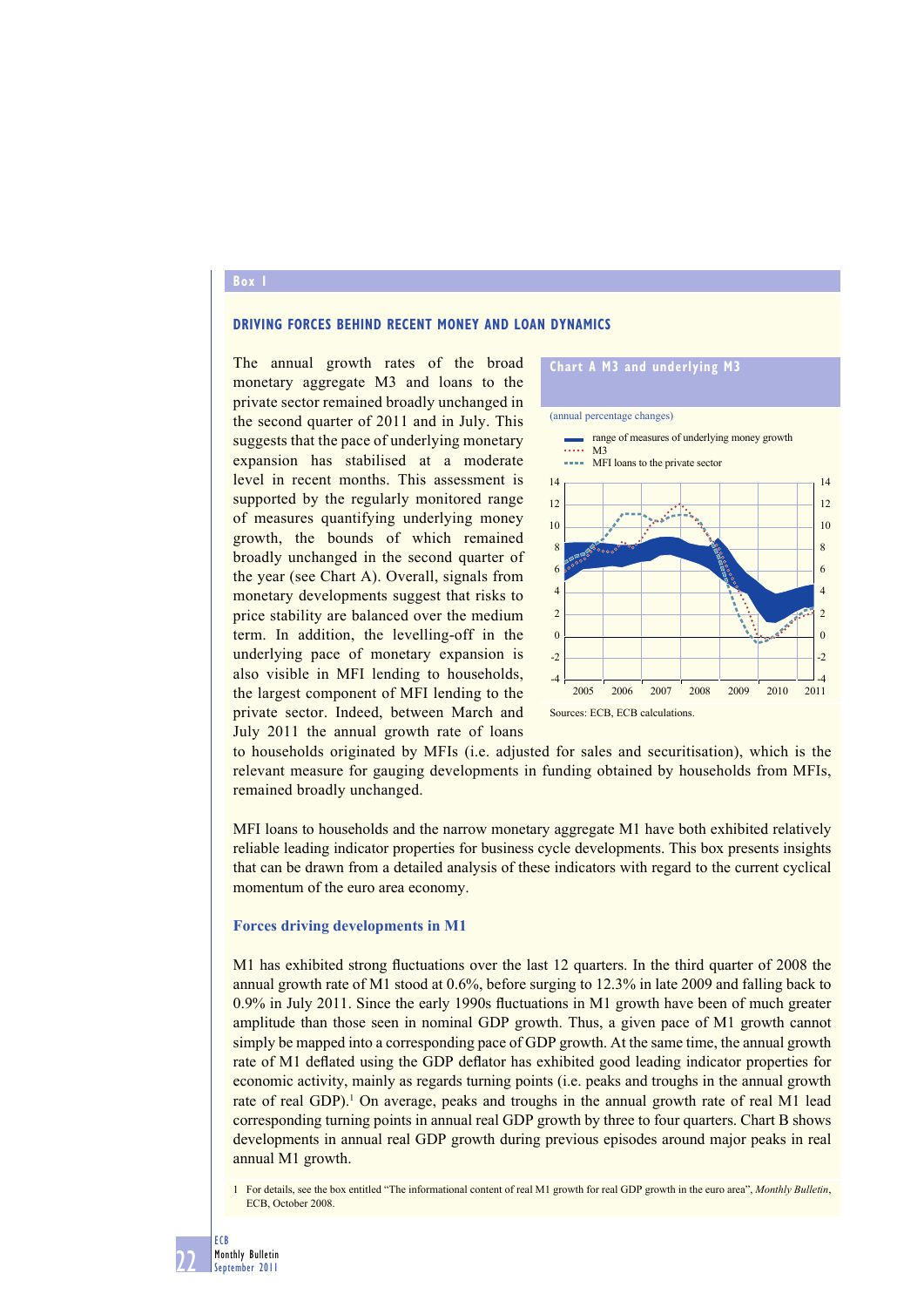## **ECONOMIC AND MONETARY DEVELOPMENTS**

**Monetary and financial developments**





Notes: Turning points for real M1 growth are identified by applying the Bry-Boschan algorithm to the annual growth rate series. Period "P" represents a quarter in which a peak in real annual M1 growth is identified, followed by a major decline in that growth rate. Source: ECB estimates. Note: This breakdown of the annual growth rate of real M1 is based on an average growth rate of 4.6%.

The strong increase in M1 growth following the collapse of Lehman Brothers was accompanied by a sharp decline in short-term interest rates, pointing to the presence of a "liquidity effect" and suggesting that portfolio adjustment took place as the opportunity cost of holding M1 declined. Indeed, in recent years financial innovation has led to the increased use of M1 assets in portfolio management. Nonetheless, M1 assets largely represent money balances held for transaction purposes. Thus, the relationship between M1 holdings and actual and intended spending should (in principle, at least) be relatively close. Indeed, the typical co-movement of narrow money and economic activity would seem to support this notion that developments in M1 are transaction-related. Accordingly, the current deceleration in annual M1 growth would seem to indicate a somewhat slower pace of economic activity in the euro area over the coming quarters.

A breakdown of M1 growth into its underlying driving forces provides more information about the dynamic relationship between M1 and GDP. Chart C breaks annual real M1 growth down into the contributions stemming from disturbances to spending preferences of the private sector and to productivity as well as disturbances to the level of opportunity costs.<sup>2</sup> This chart shows that disturbances to spending preferences and productivity have contributed significantly to M1 growth over most of the period since 2003. According to this breakdown, changes in the level of opportunity costs do contribute to M1 growth, but have been of secondary importance recently. While, to a significant extent, M1 growth between early 2009 and late 2010 reflected changes in

2 The breakdown is based on a four-variable time-varying parameter VAR model allowing for stochastic volatility in the residuals estimated by means of Bayesian techniques. Structural disturbances are identified using economically meaningful sign restrictions. The model comprises real GDP, the GDP deflator, a short-term money market interest rate and the narrow monetary aggregate M1 deflated using the GDP deflator.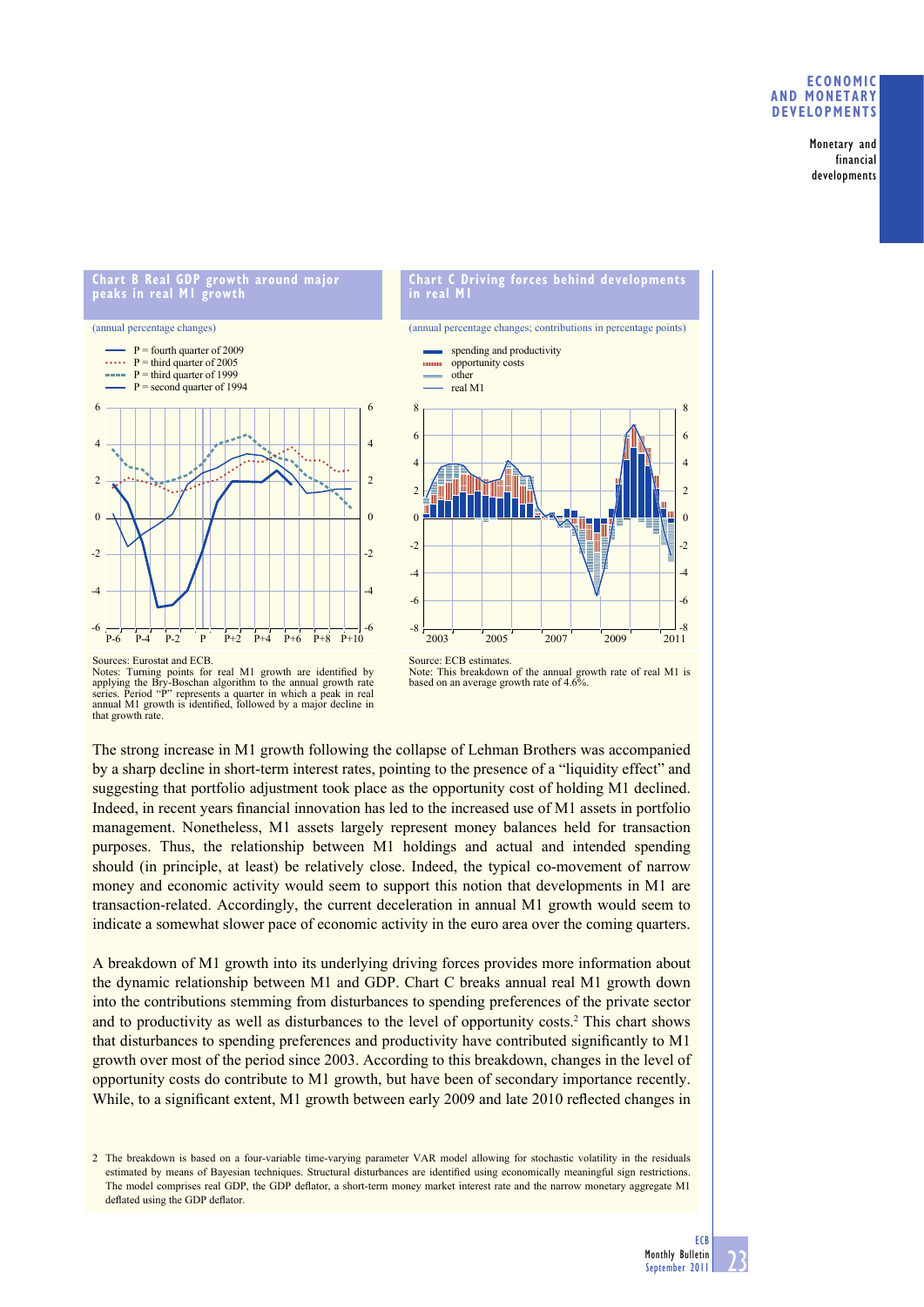spending preferences and productivity, the marked slowdown observed in the last four quarters has also been influenced by other factors, shifts in money demand being one example.

#### **Forces driving developments in loans to households**

MFI lending to households deflated using the GDP deflator exhibits a significant degree of comovement with real GDP growth with a lead of up to one quarter (see Chart D).<sup>3</sup> This renders loans to households helpful in assessing the current pace of economic activity. Over the past four quarters real household loan growth has been lower than real GDP growth. On average, real household loan growth outpaced real GDP growth by a factor of 2.2 in the 20 years before the financial crisis. Currently, this would imply an annual growth rate of 4% for real loans to households. Instead, that growth rate currently stands at around 1¾%. However, mere crosstemporal comparison of levels of growth does not account for differences in the evolution of the main determinants of credit – e.g. bank lending rates, credit standards and the level of indebtedness of the household sector. Euro area banks' lending rates for households have increased in recent quarters but, when compared with pre-crisis levels for the euro area as a whole, they remained relatively attractive in the period up to July. According to information from the euro area bank lending survey, banks have retained tight credit standards following the financial crisis in 2008. Moreover, while debt-to-income ratios have declined somewhat in recent quarters, household indebtedness remains elevated in a number of euro area countries, with the adjustment of such ratios likely to dampen future credit growth. At the same time, the

3 For details, see the box entitled "Loans to the non-financial private sector over the business cycle in the euro area", *Monthly Bulletin*, ECB, October 2009.

#### **Chart D Real MFI loans to households and real GDP**



#### **Chart E Driving forces behind developments in real MFI loans to households**

(annual percentage changes; contributions in percentage points)



Note: This breakdown of the annual growth rate of real MFI loans to households is based on an average growth rate of 4.4%.